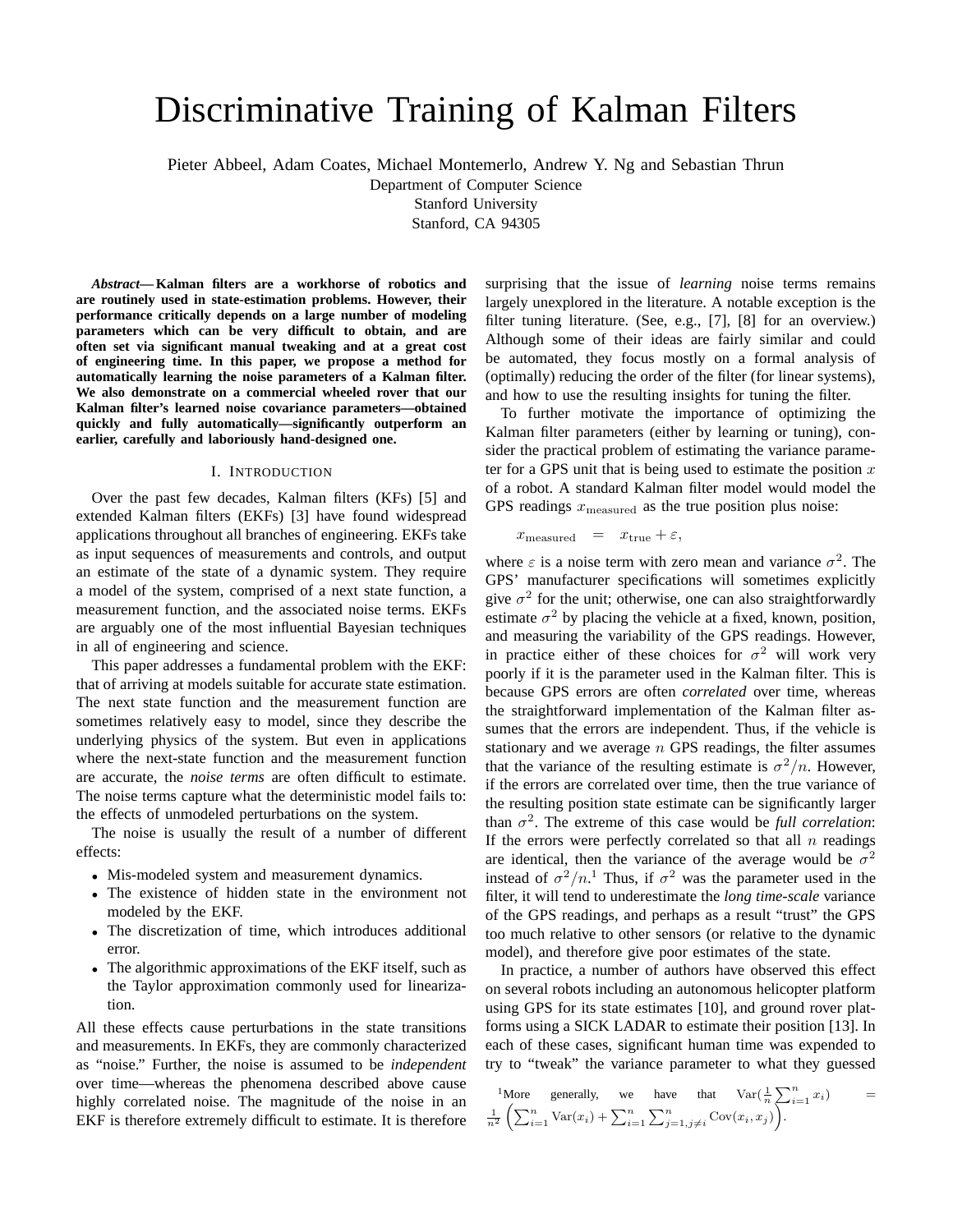

Fig. 1. Ground rover platform instrumented with inexpensive IMU and GPS. This robot is commercially provided to contractors in the DARPA LAGR program.

were more "appropriate" values, so that the Kalman filter gives more accurate state estimates. For instance, in the GPS example above, by artificially choosing a larger  $\sigma^2$  than that suggested by the manufacturer specifications, one would be able to reduce the KF's overconfidence in the GPS, and thereby obtain more accurate state estimates.

In this paper, we propose several machine learning algorithms for automatically choosing the noise parameters of the Kalman filter or extended Kalman filter (EKF). Our work is based on the fundamental assumption that during the EKF development, it is possible to instrument the system to measure additional variables, which provide highly accurate estimates for the state variables. These measurements are only available in the initial tuning phase; later they are no longer available.

An example of this setup is the robot shown in Figure 1. This figure shows a commercial robot equipped with a lowcost IMU (inertial measurement unit) and a low-end GPS receiver (global positioning system). Both are used to estimate the robot's geo-referenced location when the robot is in operation. The vendor of this unit supplies an EKF for pose estimation which has been optimized manually to achieve the best performance. A clear option—which the vendor did not exercise—would have been to attach a highly accurate differential GPS receiver to the unit to "tune" the EKF. With such a unit, it becomes possible to receive "ground truth" information on the actual coordinates of the robot.

This paper presents a family of learning algorithms that utilizes such information for learning the covariance parameters of an EKF. The idea is relatively straightforward: Train an EKF so that it maximizes its predictive accuracy, where "accuracy" is evaluated through the reference data obtained during training. The different algorithms provide different criteria for assessing the prediction accuracy of an EKF. Some simply measure the mean square error of the EKF; others measure the likelihood of the high-accuracy measurements. No matter what criterion is being used for training, however, the trained filters consistently outperform the EKF carefully tuned by hand. In fact, in our experiments we achieve results that are significantly more accurate than those provided by a commercial robot vendor. Thus, our approach promises to relieve EKF developers of the tedious task of tuning noise parameters by hand.

# II. THE EXTENDED KALMAN FILTER

We will begin with a brief review of the EKF, defining the basic notation and terminology in this paper. Throughout this paper we use  $z \sim P(z)$  to denote the random variable z has distribution P. We use  $\mathcal{N}(z; \mu, \Sigma)$  to denote the formula for a density of a Gaussian with mean  $\mu$  and covariance  $\Sigma$ , evaluated at z.

The EKF addresses the problem of state estimation in nonlinear continuous dynamical systems. Here, we will formulate the EKF for the discrete time setting. At each point in time, the true state of the system being monitored will be denoted by  $x_t$ , where t is the time index.

The EKF assumes that state transitions are governed by a discrete-time continuous-state non-linear law of the form

$$
x_t = f(x_{t-1}, u_t) + \varepsilon_t.
$$

Here  $u_t$  is a control, f is a nonlinear function that maps the control and the state one time step earlier into the state at time t, and  $\varepsilon_t$  is the process noise. The process noise  $\varepsilon_t$  is Gaussian with zero mean and covariance  $R$ . Hence we have that  $x_t \sim \mathcal{N}(x_t; f(x_{t-1}, u_t), R)$ .

Measurements  $z_t$  are formed through a non-linear law of the form

$$
z_t = g(x_t) + \delta_t.
$$

Here  $z_t$  is a measurement, q is a nonlinear function of the state  $x_t$ , and  $\delta_t$  is the measurement noise. The measurement noise is Gaussian with zero mean and covariance Q. Hence we have that  $z_t \sim \mathcal{N}(z_t; g(x_t), Q)$ .

The EKF then provides us with an estimate  $\mu_t$  of the state at time  $t$ , along with an expected error of this estimate, expressed through a covariance  $\Sigma_t$ . Put differently, given a Gaussian estimate of the state specified by mean and covariance  $\langle \mu_{t-1}, \Sigma_{t-1} \rangle$  at time  $t-1$ , the EKF update rule provides us with an estimate of both quantities at time  $t$ .

In detail, the update requires us to linearize the nonlinear function  $g$  and  $h$  through Taylor approximation. This is usually written as follows:

$$
f(x_{t-1}, u_t) \approx f(\mu_{t-1}, u_t) + F_t (x_{t-1} - \mu_{t-1}),
$$
  
 
$$
g(x_t) \approx g(\mu_t) + G_t (x_t - \mu_t).
$$

Here  $F_t$  and  $G_t$  are Jacobian matrices of f and g, respectively, taken at the filter estimate  $\mu$ .

The resulting state transition and measurement functions are now *linear* in x. For linear systems, the Kalman filter produces an exact update, by manipulating the various Gaussians involved. The update is then usually factored into two separate steps, a prediction step, and a measurement update step. The prediction step starts with the estimate  $\mu_{t-1}$  and its covariance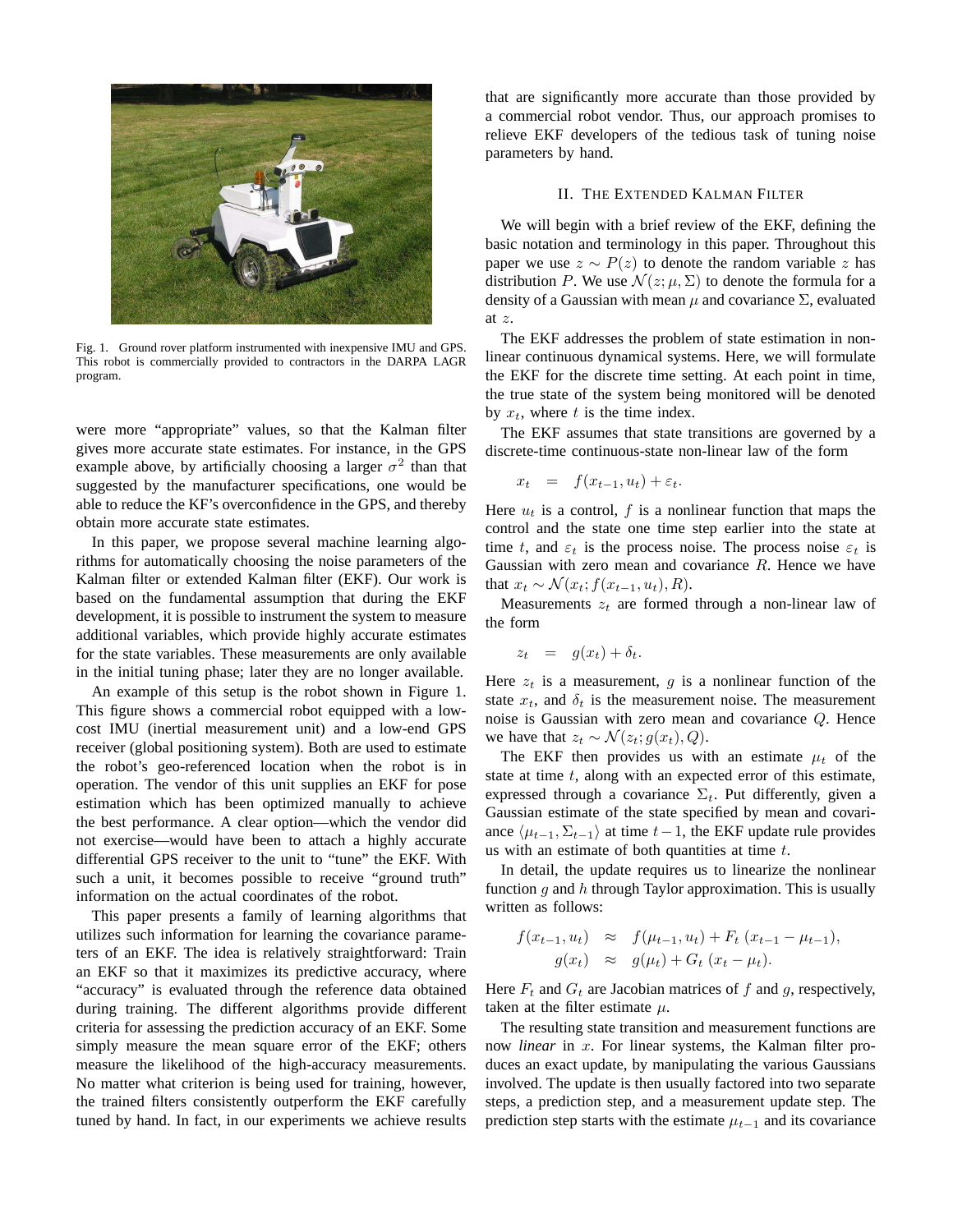$\Sigma_{t-1}$  at time  $t-1$ , and produces an estimate for time t:

$$
\begin{array}{rcl}\n\bar{\mu}_t &=& f(\mu_{t-1}, u_t), \\
\bar{\Sigma}_t &=& F_t \Sigma_{t-1} F_t^\top + R.\n\end{array}
$$

The bar in  $\bar{\mu}_t$  and  $\bar{\Sigma}_t$  indicates that these estimates are pure predictions, before taking the measurement  $z_t$  into account. This happens in the measurement update step, in which the EKF integrates the measurement  $z_t$  by first calculating the Kalman gain:

$$
K_t = \bar{\Sigma}_t G_t^{\top} (G_t \bar{\Sigma}_t G_t^{\top} + Q)^{-1}.
$$

This expression specifies the amount by which the estimate will be adjusted in accordance to the measurement prediction error  $z_t - q(\mu_t)$ . This leads to the update of the mean and variance

$$
\mu_t = \bar{\mu}_t + K_t (z_t - g(\bar{\mu}_t)),
$$
  
\n
$$
\Sigma_t = (I - K_t G_t) \bar{\Sigma}_t.
$$

To implement an EKF, the designer needs to determine two sets of things: The nonlinear functions  $q$  and  $f$ , and the noise covariances  $R$  and  $Q$ . While  $f$  and  $q$  can sometimes be obtained through basic physics considerations, $2$  the covariances  $R$  and  $Q$  are difficult to estimate. It is common practice to manually tune those matrices until the EKF exhibits the desired performance. In the presence of ground truth data, one could try to tune the parameters such that the filter estimates are as accurate as possible in estimating the ground truth data. Manual tuning with such an objective is effectively manual discriminative training of the Kalman filter parameters. In the next section we present learning procedures that automate such a tuning process.

#### III. LEARNING THE FILTER PARAMETERS

We now describe our learning techniques for obtaining the noise parameters of the Kalman filter automatically. For simplicity, our discussion will focus on learning  $R$  and  $Q$ , though all the presented methods also apply more generally. All but one of our approaches requires that one is given a highly accurate instrument for measuring either all or a subset of the variables in the state  $x_t$ . Put differently, in the EKF learning phase, we are given additional values  $y_1, y_2, \ldots$ where each  $y_t$  is governed by a projective equation of the type

$$
y_t = h(x_t) + \gamma_t.
$$

Here h is a function, and  $\gamma_t$  is the noise with covariance P. In our example below,  $y_t$  are the readings from a high-end GPS receiver. The function  $h$  will be a projection which extracts the subset of the variables in  $x_t$  that correspond to the Cartesian coordinates of the robot.

Let  $x_{0:T}$  denote the entire state sequence  $(x_0, x_1, \ldots, x_T)$ , and similarly let  $u_{1:T}$ ,  $y_{0:T}$  and  $z_{0:T}$  denote the corresponding observation sequences. Assuming that we have a prior  $p(x_0)$ on the initial state at time 0, the state update equation and the observation equation (together with the known controls  $u_{1:T}$ ) define a joint probability distribution on  $x_{0:T}$ ,  $y_{0:T}$ , and  $z_{0:T}$ . Specifically,

$$
p(x_{0:T}, y_{0:T}, z_{0:T} | u_{1:t})
$$
\n
$$
= p(x_0) \prod_{t=1}^T p(x_t | x_{t-1}, u_t) \prod_{t=0}^T p(y_t | x_t) p(z_t | x_t),
$$
\n(1)

where

$$
p(x_t|x_{t-1}, u_t) = \mathcal{N}(x_t; f(x_{t-1}, u_t), R), \tag{2}
$$

$$
p(y_t|x_t) = \mathcal{N}(y_t; h(x_t), P), \tag{3}
$$

$$
p(z_t|x_t) = \mathcal{N}(z_t; g(x_t), Q). \tag{4}
$$

Using the linearization approximations to  $f$  and  $g$  ( $h$ , being a projection operation, is assumed to be linear), the joint distribution  $p(x_{0:T}, y_{0:T}, z_{0:T})$  defined by the EKF model is actually a joint linear-Gaussian model. [12] Since the joint distribution is well-defined, so are other quantities such as the marginal distributions (such as  $p(y_{0:T}, z_{0:T})$  =  $x_{0:T} p(x_{0:T}, y_{0:T}, z_{0:T}) dx_{0:T}$  and the conditional distributions (such as  $p(z_{0:T} | y_{0:T})$ ) over these same random variables.

#### *A. Generative Approach: Maximizing The Joint Likelihood*

We will first discuss a naive approach, which requires access to the *full* state vector. Put differently, this approach requires that h is the identity function, and that the noise in  $\gamma$  is so small that it can safely be neglected. While this approach is generally inapplicable simply because it is often difficult to measure *all* state variables, it will help us in setting up the other approaches.

Generative learning proceeds by maximizing the likelihood of all the data. Since in this section we assume the full state vector is observed (i.e., for all t we have  $y_t = x_t$ ), the covariance matrices  $\langle R_{\text{joint}}, Q_{\text{joint}} \rangle$  are estimated as follows:

$$
\langle R_{\text{joint}}, Q_{\text{joint}} \rangle = \arg \max_{R, Q} \log p(x_{0:T}, z_{0:T} | u_{1:T}). \tag{5}
$$

Now by substituting in Eqn.  $(1)$ ,  $(2)$  and  $(4)$  into Eqn.  $(5)$ we get that the optimization decomposes and we can estimate  $R_{\text{joint}}$  and  $Q_{\text{joint}}$  independently as:

$$
R_{\text{joint}} = \underset{R}{\arg \max} -T \log |2\pi R|
$$
  
- 
$$
\sum_{t=1}^{T} (x_t - f(x_{t-1}, u_t))^{\top} R^{-1} (x_t - f(x_{t-1}, u_t)),
$$
  
 
$$
Q_{\text{joint}} = \underset{Q}{\arg \max} - (T + 1) \log |2\pi Q|
$$
  
- 
$$
\sum_{t=0}^{T} (z_t - g(x_t))^{\top} Q^{-1} (x_t - g(x_t)).
$$

An interesting observation here is that both the objective for  $R_{\text{joint}}$  and the objective for  $Q_{\text{joint}}$  decompose into two terms: a term from the normalizer whose objective is to deflate the

 $2$ One common exception are the "damping" term in the state dynamics. For example, if we estimate the gyros of an IMU, or indeed any other sensor, to have a slowly varying bias (as is commonly done in practice), the bias is usually modeled as  $x_t = \lambda x_{t-1} + \epsilon_t$ , where  $0 < \lambda < 1$  governs the rate at which the bias  $x_t$  tends towards zero. The parameters  $\lambda$  and  $\text{Var}(\epsilon_t)$  jointly govern the dynamics of the bias, and  $\lambda$  is an example of a parameter in the state update equation that is difficult to estimate and is, in practice, usually tuned by hand.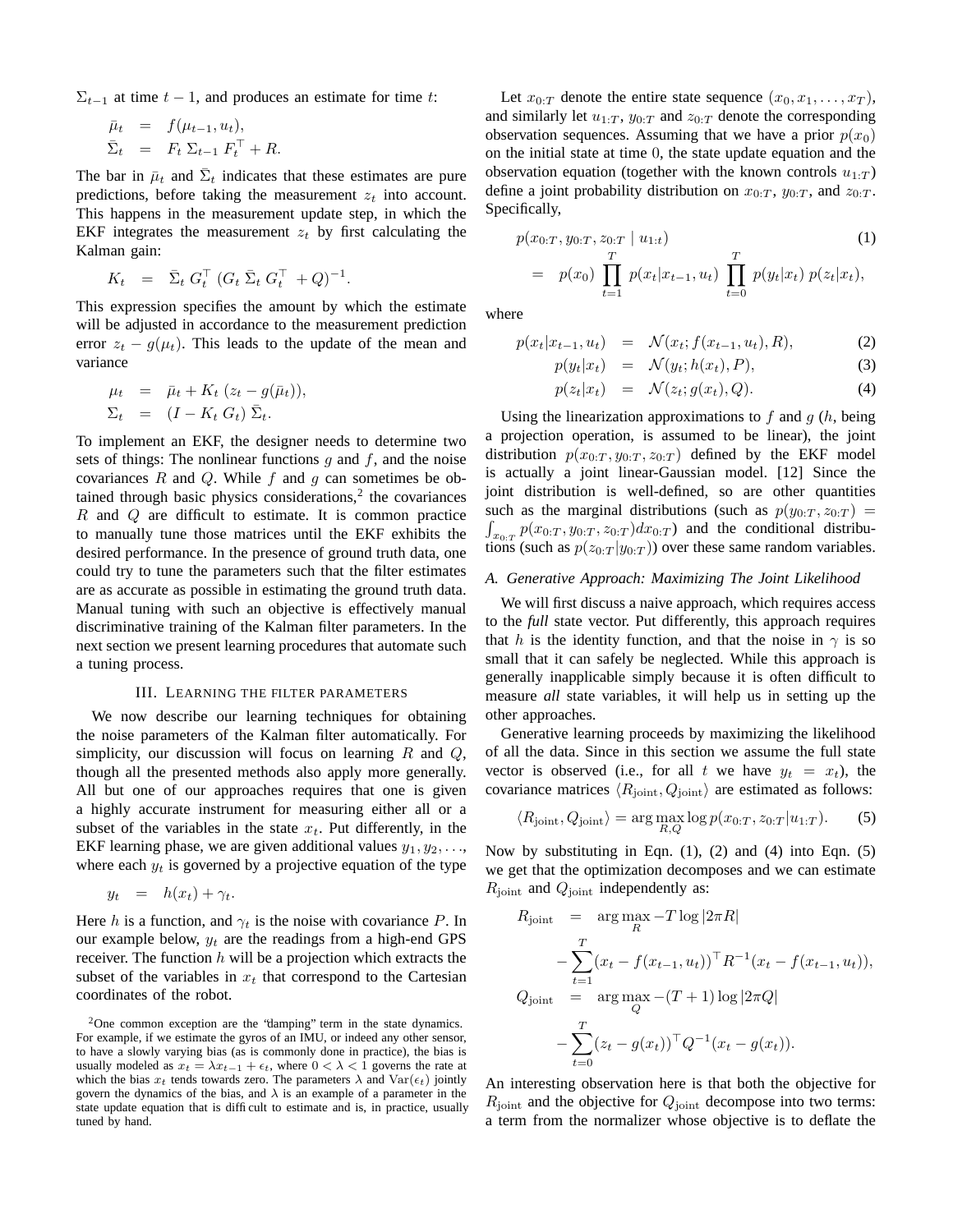determinant of  $R(Q)$ , and one that seeks to minimize a quadratic function in which the inverse of  $R(Q)$  is a factor, and which therefore seeks to inflate  $R(Q)$ . The optimal  $R_{joint}$ and  $Q<sub>joint</sub>$  can actually be computed in closed form and are given by

$$
R_{\text{joint}} = \frac{1}{T} \sum_{t=1}^{T} (x_t - f(x_{t-1}, u_t)) (x_t - f(x_{t-1}, u_t))^\top,
$$
  
\n
$$
Q_{\text{joint}} = \frac{1}{T+1} \sum_{t=0}^{T} (z_t - g(x_t)) (x_t - g(x_t))^\top.
$$

Note the naive approach never actually *executes* the filter for training. It simply trains the elements of the filter. It therefore implicitly assumes that training the elements individually is as good as training the EKF as a whole.

#### *B. Minimizing The Residual Prediction Error*

The technique of maximizing the joint likelihood, as stated above, is only applicable when the full state is available during training. This is usually not the case. Often,  $h$  is a function that projects the full state into a lower-dimensional projection of the state. For example, for the inertial navigation system described below, the full state involves bias terms of a gyroscope that cannot be directly measured. Further, the technique of minimizing the conditional likelihood never actually *runs* the filter! This is a problem if noise is actually correlated, as explained in the introduction of this paper.

A better approach, thus, would involve training an EKF that minimizes the prediction error for the values of  $y_t$ . More specifically, consider the EKF's prediction of  $y_t$ :

$$
E[y_t \mid u_{1:t}, z_{0:t}] = h(\mu_t). \tag{6}
$$

Here,  $\mu_t$  is the result of running the EKF algorithm (with some variance parameters  $R$  and  $Q$  for the filter), and taking its estimate for the state  $x_t$  after the EKF has seen the observations  $z_{0:t}$  (and the controls  $u_{1:t}$ ). Therefore  $\mu_t$  depends implicitly on  $R$  and  $Q$ .

The prediction error minimization technique simply seeks the parameters  $R$  and  $Q$  that minimize the quadratic deviation of  $y_t$  and the expectation above, weighted by the inverse covariance P:

$$
\langle R_{\text{res}}, Q_{\text{res}} \rangle = \arg \min_{R,Q} \sum_{t=0}^{T} (y_t - h(\mu_t))^{\top} P^{-1} (y_t - h(\mu_t)).
$$

If  $P$  is any multiple of the identity matrix, this simplifies to

$$
\langle R_{\text{res}}, Q_{\text{res}} \rangle = \arg \min_{R, Q} \sum_{t=0}^{T} ||y_t - h(\mu_t)||_2^2.
$$
 (7)

Thus, we are simply choosing the parameters  $R$  and  $Q$  that cause the filter to output the state estimates that minimize the squared differences to the measured values  $y_t$ .

This optimization is more difficult than maximizing the joint likelihood. The error function is not a simple function of the covariances  $R$  and  $Q$ . Instead, it is being mediated through the mean estimates  $\mu_t$ , which depend on the covariances R and Q in a complicated way. The mean estimates  $\mu_t$  are the result of running an EKF over the data. Hence, this learning criterion evaluates the actual performance of the EKF, instead of its individual components.

Computing the gradients for optimizing the residual prediction error is more involved than in the previous case. However, an optimization that does not require explicit gradient computations, such as the Nelder-Mead simplex algorithm, can also be applied. [11]

# *C. Maximizing The Prediction Likelihood*

The objective in Eqn. (7) measures the quality of the state estimates  $\mu_t$  output by the EKF, but does not measure the EKF's estimates of the *uncertainty* of its output. At each time step, the EKF estimates both  $\mu_t$  and a covariance for its error  $\Sigma_t$ . In applications where we require that the EKF gives accurate estimates of its uncertainty [15], we choose instead the prediction likelihood objective

$$
\langle R_{\text{pred}}, Q_{\text{pred}} \rangle = \arg \max_{R,Q} \sum_{t=0}^{T} \log p(y_t \mid z_{0:t}, u_{1:t}).(8)
$$

Here the  $y_t$ 's are treated as measurements. This training regime trains the EKF so as to maximize the probability of these measurements.

The probability  $p(y_t | z_{1:t}, u_{1:t})$  can be decomposed into variables known from the filter:

$$
p(y_t \mid z_{0:t}, u_{1:t}) = \int p(y_t \mid x_t) \underbrace{p(x_t \mid z_{0:t}, u_{1:t})}_{\sim \mathcal{N}(x_t; \mu_t, \Sigma_t)} dx_t.
$$

Under the Taylor expansion, this resolves to

$$
p(y_t \mid z_{0:t}, u_{1:t}) = \mathcal{N}(y_t; h(\mu_t), H_t \Sigma_t H_t^{\top} + P). (9)
$$

Here  $H_t$  is the Jacobian of the function h. The resulting maximization of the log likelihood gives us

$$
\langle R_{\text{pred}}, Q_{\text{pred}} \rangle = \arg \max_{R, Q} \sum_{t=0}^{T} -\log |2\pi \Omega_t|
$$

$$
-(y_t - h(\mu_t))^{\top} \Omega_t^{-1} (y_t - h(\mu_t)).
$$

Here we abbreviated  $\Omega = H_t \Sigma_t H_t^{\top} + P$ . Once again, this optimization involves the estimate  $\mu_t$ , through which the effects of  $P$  and  $Q$  are mediated. It also involves the covariance  $\Sigma_t$ . We note when the covariance P is small, we can omit it in this expression.

This objective should also be contrasted with Eqn. (7). The difference is that here the filter is additionally required to give "confidence rated" predictions by choosing covariances  $\Sigma_t$  that reflect the true variability of its state estimates  $\mu_t$ .

#### *D. Maximizing The Measurement Likelihood*

We now apply the idea in the previous step to the measurement data  $z_{0:T}$ . It differs in the basic assumption: Here we do not have additional data  $y_{1:T}$ , but instead have to tune the EKF simply based on the measurements  $z_{0:T}$  and the controls  $u_{1:T}$ .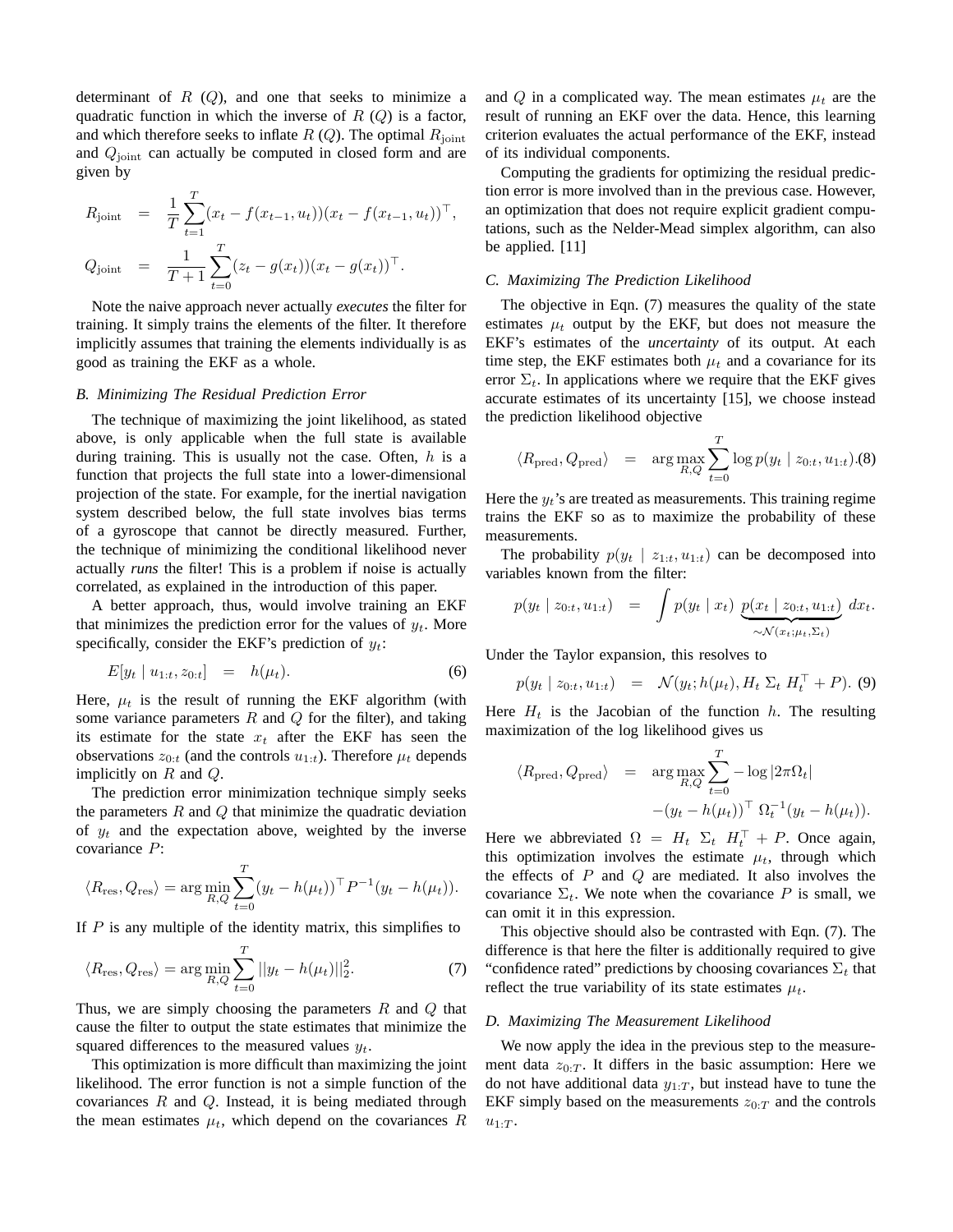Recalling that the EKF model, for fixed  $u_{1:t}$ , gives a welldefined definition for the joint  $p(x_{0:t}, z_{0:t} | u_{1:t})$ , the marginal distribution  $p(z_{0:t} | u_{1:t})$  is also well defined. Thus, our approach is simply to choose the parameters that maximize the likelihood of the observations in the training data:

$$
\langle R_{\text{meas}}, Q_{\text{meas}} \rangle = \arg\min_{R,Q} \log p(z_{0:T} \mid u_{1:T}).
$$

The value of the objective is easily computed by noting that, by the chain rule of probability,

$$
p(z_{0:T}|u_{1:T}) = \prod_{t=0}^{T} p(z_t|z_{0:t-1}, u_{1:T}).
$$

Moreover, each of the terms in the product is given by

$$
p(z_t|z_{0:t-1}, u_{1:T})
$$
  
= 
$$
\int_{x_t} p(z_t|x_t, z_{0:t-1}, u_{1:T}) p(x_t|z_{0:t-1}, u_{1:T}) dx_t
$$
  
= 
$$
\int_{x_t} p(z_t|x_t) p(x_t|z_{0:t-1}, u_{1:t}) dx_t.
$$

The term  $p(z_t|x_t)$  is given by Eqn. (4), and  $p(x_t|z_{1:t-1}, u_{1:t-1}) = \mathcal{N}(\bar{\mu}_t, \bar{\Sigma}_t)$ , where  $\bar{\mu}_t$  and  $\bar{\Sigma}_t$  are quantities computed by the EKF. Thus this approach also runs the EKF to evaluate its performance criterion. However since no ground truth data is used here, the performance criterion is not predictive performance for the state sequence (which is what we ultimately care about), but merely predictive performance on the observations  $z_0$ .

#### *E. Optimizing The Performance After Smoothing*

The two discriminative criteria of Sections III-B and III-C evaluate the performance of the covariance matrices  $\langle R, Q \rangle$  as used in the EKF. These criteria can easily be extended to the smoothing setting. (See, e.g., [8] for details on smoothing.) In particular let  $\tilde{\mu}_t$  be the state estimates as obtained from the smoother, then the smoother equivalent of Eqn. (7) is:

$$
\langle R_{\text{res--sm}}, Q_{\text{res--sm}} \rangle = \arg \min_{R,Q} \sum_{t=0}^{T} ||y_t - h(\tilde{\mu}_t)||_2^2.
$$

The smoother likelihood objective is given by conditioning on *all* observations (instead of only up to time t as in the filter case). So the smoother equivalent of Eqn. (8) is:

$$
\langle R_{\text{pred-sm}}, Q_{\text{pred-sm}} \rangle = \arg \max_{R,Q} \sum_{t=0}^{T} \log p(y_t | z_{0:T}, u_{1:T}).
$$

The smoother likelihood objective is closely related to the training criteria used for conditional random fields which are widely used in machine learning to predict a sequence of labels (states) from *all* observations. (See, e.g., [6] and [4] for details.)

The two criteria proposed in this section are optimizing the covariance matrices  $\langle R, Q \rangle$  for smoother performance, not filter performance. So we expect the resulting covariance matrices  $\langle R, Q \rangle$  (although good for smoothing) not to be optimal for use in the filter. This is confirmed in our experiments.

#### *F. Training*

The previous text established a number of criteria for training covariance matrices; in fact, the criteria make it possible to also tune the functions  $f$  and  $g$ , but we found this to be of lesser importance in our work.

The training algorithm used in all our experiments is a coordinate ascent algorithm: Given initial estimates of R and Q, the algorithm repeatedly cycles through each of the entries of  $R$  and  $Q$ . For each entry  $p$ , the objective is evaluated when decreasing and increasing the entry by  $\alpha_p$  percent. If the change results in a better objective, the change is accepted and the parameter  $\alpha_p$  is increased by ten percent, otherwise  $\alpha_p$ is decreased by fifty percent. Initially we have  $\alpha_p = 10$ . We find empirically that this algorithm converges reliably within 20-50 iterations.

# IV. EXPERIMENTS

We carried out experiments on the robot shown in Figure 1. This is a differential drive robot designed for offroad navigation. For state estimation, it is instrumented with a low cost GPS unit; a low cost inertial measurement unit (IMU) consisting of 3 accelerometers for measuring linear accelerations, and 3 gyroscopes for measuring rotational velocities; a magnetometer (magnetic compass); and optical wheel encoders (to measure forward velocity, assuming rigid contact with the ground). The GPS is WAAS enabled, and returns position estimates at 1Hz with a typical position accuracy of about 3 meters.

These vehicles were built by Carnegie Mellon University for a competition in which each team obtains an identical copy of the vehicle, which can be used for software development. The software developed by each team will then be tested on a separate (but identical) vehicle at a Carnegie Mellon site. Since we have our own vehicle, we are able to install an accurate GPS unit onto it to get additional, more accurate, state estimates during development time. Specifically, we mounted onto our vehicle a Novatel RT2 differential GPS unit, which gives position estimates  $y_t$  at 20Hz to about 2cm accuracy. While we could use the accurate GPS unit for development, the hardware on which our algorithms will be evaluated will not have the more accurate GPS.

The vehicle also comes with a carefully hand-tuned EKF. Since this pre-existing EKF was built by a highly experienced team of roboticists at Carnegie Mellon (not affiliated with the authors), we believe that it represents an approximate upperbound on the performance that can reasonably be expected in a system built by hand-tweaking parameters (without using ground truth data). We therefore evaluate our learning algorithms against this hand-designed EKF.

The state of the vehicle is represented as a five dimensional vector, including its map coordinates  $x_t$  and  $y_t$ , orientation  $\theta_t$ , forward velocity  $v_t$  and heading gyro bias  $b_t$ . [2] The measurement error of a gyroscope is commonly characterized as having a Gaussian random component, and an additive bias term that varies slowly over time. Neglecting to model the bias of the gyroscope will lead to correlated error in the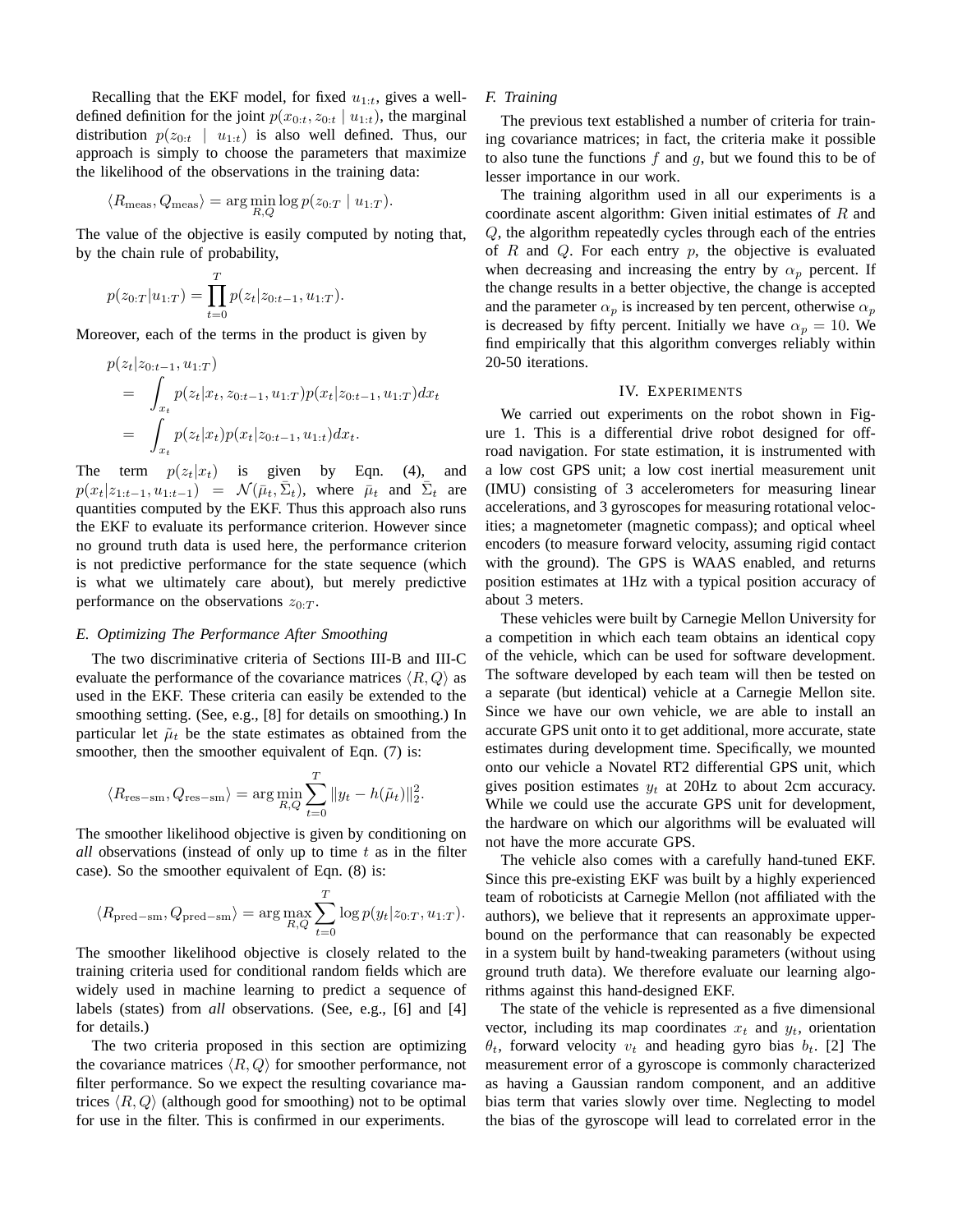robot's heading over time, which will result in poor estimation performance.

More formally, our EKF's state update equations are given by:

$$
x_t = x_{t-1} + \Delta t \, v_{t-1} \cos \theta_{t-1} + \varepsilon_t^{\text{for}} \cos \theta_{t-1}
$$
  
\t
$$
- \varepsilon_t^{\text{lat}} \sin \theta_{t-1},
$$
  
\t
$$
y_t = y_{t-1} + \Delta t \, v_{t-1} \sin \theta_{t-1} + \varepsilon_t^{\text{for}} \sin \theta_{t-1}
$$
  
\t
$$
+ \varepsilon_t^{\text{lat}} \cos \theta_{t-1},
$$
  
\t
$$
\theta_t = \theta_{t-1} + \Delta t \, (r_t + b_t) + \varepsilon_t^{\theta},
$$
  
\t
$$
v_t = v_{t-1} + \Delta t \, a_t + \varepsilon_t^v,
$$
  
\t
$$
b_t = b_{t-1} + \varepsilon_t^b.
$$

Here  $\varepsilon_t^{\text{for}}$  and  $\varepsilon_t^{\text{lat}}$  are the position noise in the forward and lateral direction with respect to the vehicle. The control is  $u_t = (r_t \ a_t)^{\top}$ , where  $r_t$  is the rotational velocity command, and  $a_t$  is the forward acceleration.

The observation equations are given by

$$
\begin{array}{rcl}\n\tilde{x}_t &=& x_t + \delta_t^x, \\
\tilde{y}_t &=& y_t + \delta_t^y, \\
\tilde{\theta}_t &=& \theta_t + \delta_t^{\theta}, \\
\tilde{v}_t &=& v_t + \delta_t^v.\n\end{array}
$$

In our model,  $\varepsilon_t$  is a zero mean Gaussian noise variable with covariance  $diag(\sigma^{for}, \sigma^{lat}, \sigma^{\theta}, \sigma^{\nu}, \sigma^{b})$ . Similarly,  $\delta_t$  is a zero mean Gaussian noise variable with covariance  $diag(\gamma^x, \gamma^y, \gamma^\theta, \gamma^\nu)$ . In our experiments, the nine parameters  $\sigma^{\text{for}}, \sigma^{\text{lat}}, \sigma^{\theta}, \sigma^{\text{v}}, \gamma^x, \gamma^y, \gamma^{\theta}, \gamma^{\text{v}}$  were fit using the learning algorithms. Furthermore, our model assumed that  $\gamma^x = \gamma^y$ .

Our experimental protocol was as follows. We collected two sets of data (100s each) of driving the vehicle around a grass field, and used one for training, the other for testing. Because the observations  $y_t$  do not contain the complete state (but only position coordinates), the "naive approach" of maximizing the joint likelihood is not directly applicable. However the highly accurate position estimates allow us to extract reasonably accurate estimates of the other state variables. $3$  Using these state estimates as a substitute for the real states, we estimate the covariances  $\langle R_{\text{joint}}, Q_{\text{joint}} \rangle$  using the joint likelihood criterion. The estimates  $\langle R_{\text{joint}}, Q_{\text{joint}} \rangle$  are used for initialization when using the other criteria (which do not have closed form solutions).

We evaluate our algorithms on test data using two error metrics. The first is the RMS error in the estimate of the vehicle's position (cf. Eqn. 7):

$$
\left(\frac{1}{T}\sum_{t=1}^T ||h(\mu_t) - y_t||^2\right)^{1/2}.
$$

Above,  $\mu_t$  is the EKF estimate of the full state at time t, and  $h(\mu_t)$  is the EKF estimate of the 2D coordinates of the vehicle at time t.

The second error metric is the prediction log-loss

$$
-\frac{1}{T}\sum_{t=1}^T \log p(y_t | z_{0:t}, u_{1:t}).
$$

Following the discussion in Section III.C, the main difference between these two metrics is in whether it demands that the EKF gives accurate covariance estimates.

The highly accurate GPS outputs position measurements at 20Hz. This is also the frequency at which the builtin hand-tuned filter outputs its state estimates. We use the corresponding time discretization  $\Delta t = .05s$  for our filter.

Each of our learning algorithms took about 20-30 minutes to converge. Our results are as follows (smaller values are better):<sup>4</sup>

| Learning Algorithm | RMS error | log-loss  |
|--------------------|-----------|-----------|
| Joint              | 0.2866    | 23.5834   |
| Res                | 0.2704    | 1.0647    |
| Pred               | 0.2940    | $-0.1671$ |
| Meas               | 0.2943    | 60.2660   |
| Res-sm             | 0.3229    | 2.9895    |
| Pred-sm            | 0.5831    | 0.4793    |
| CMU hand-tuned     | 0.3901    | 0.7500    |

In this table, "Res" stands for the algorithm minimizing the residual prediction error ( $\langle R_{\rm res}, Q_{\rm res} \rangle$ ), etc.

As expected the filters learned using the smoother criteria of Section III-E (Res-sm,Pred-sm) are outperformed by the filters learned using the corresponding filter criteria (Res,Pred). So from here on, we will not consider the filters learned using the smoother criteria.

We see that the hand-tuned EKF had an RMS error of about 40cm in estimating the position of the vehicle, and that all of our learned filters obtain significantly better performance. Using the parameters learned by maximizing the prediction likelihood ( $\langle R_{\text{pred}}, Q_{\text{pred}} \rangle$ ), we also obtain better log-loss (negative log likelihood). Minimizing the residual prediction error on the training data results in smallest residual error on the test data. Similarly, minimizing the log-loss (or, equivalently, maximizing the prediction likelihood) on the training data results in smallest log-loss on the test data. Thus, discriminative training allows us to successfully optimize for the criteria we care about. We also notice that, although the filters trained by joint likelihood maximization and measurement likelihood maximization have small RMS error, they perform poorly on the log-loss criterion. This can be explained by

<sup>&</sup>lt;sup>3</sup>More specifically, we ran an extended Kalman smoother to obtain estimates for  $\theta_t$ ,  $v_t$ ,  $b_t$ . This smoother used very high variances for the measured  $\ddot{\theta}_t$ ,  $\tilde{v}_t$ , and very small variances for the position measurements  $\tilde{x}_t$ ,  $\tilde{v}_t$ . The smoother also assumed very high process noise variances, except for the gyro bias term. This choice of variances ensures the smoother extracts state estimates that are consistent with the highly accurately measured position coordinates. The results from the smoother were not very sensitive to the exact choice of the variances. In the reported experiments, we used diag(1, 1, 1, 1, .001<sup>2</sup>) for the process noise and diag(.02<sup>2</sup>, .02<sup>2</sup>, 10<sup>2</sup>, 10<sup>2</sup>) for the measurement noise.

<sup>&</sup>lt;sup>4</sup>All results reported are averaged over two trials, in which half of data is used for training, and the other half for testing.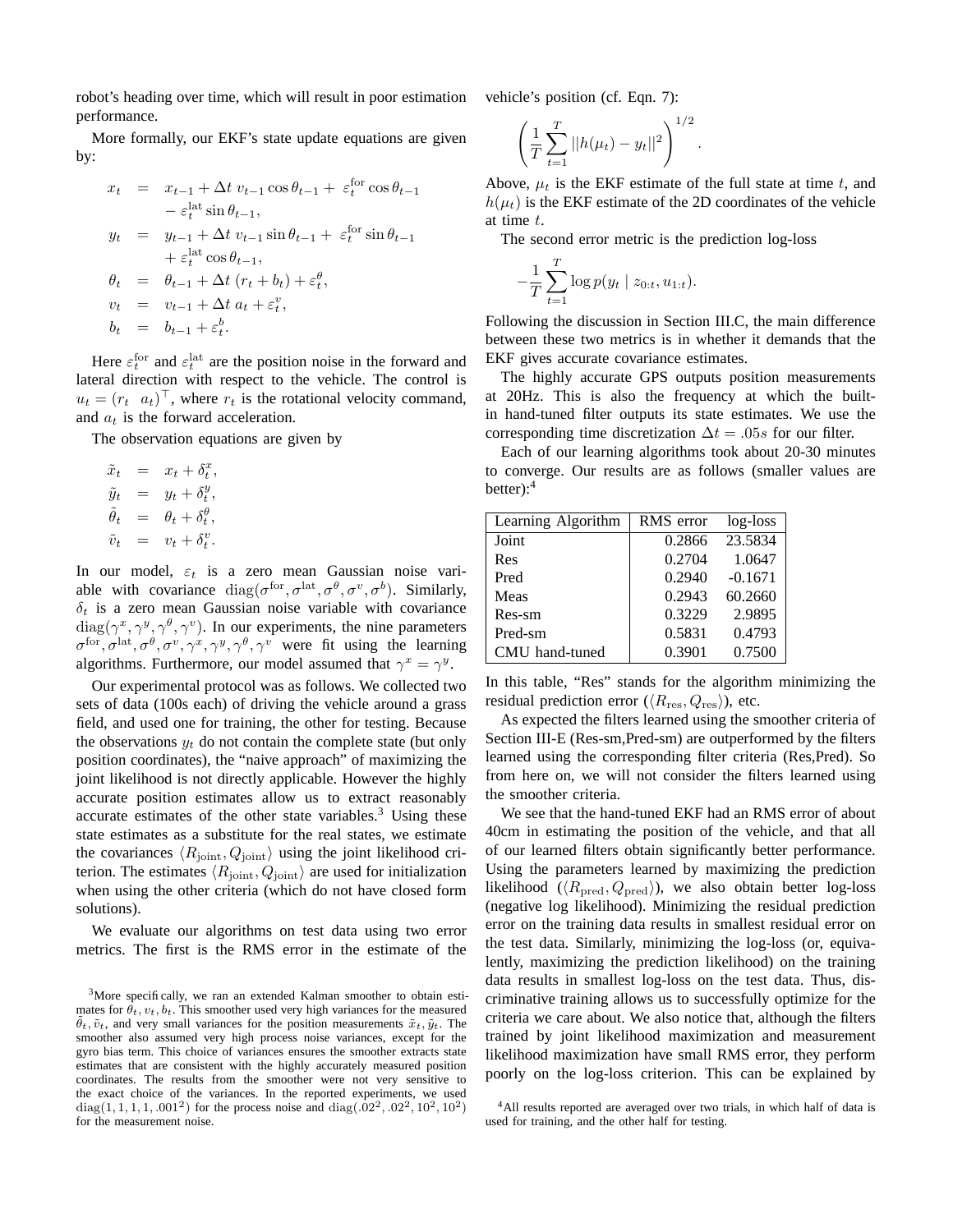

Fig. 2. Typical state estimation results. Plot shows ground truth trajectory (black solid line); on-board (inexpensive) GPS measurements (black triangles); estimated state using the filter learned by minimizing residual prediction error (blue dash-dotted line); estimated state using the filter learned maximizing the prediction likelihood (green dashed line); and estimated state using the CMU hand-tuned filter (red dotted line). (Colors where available.)



Fig. 3. Close-up of part of Figure 2. (Same legend as previous figure.)